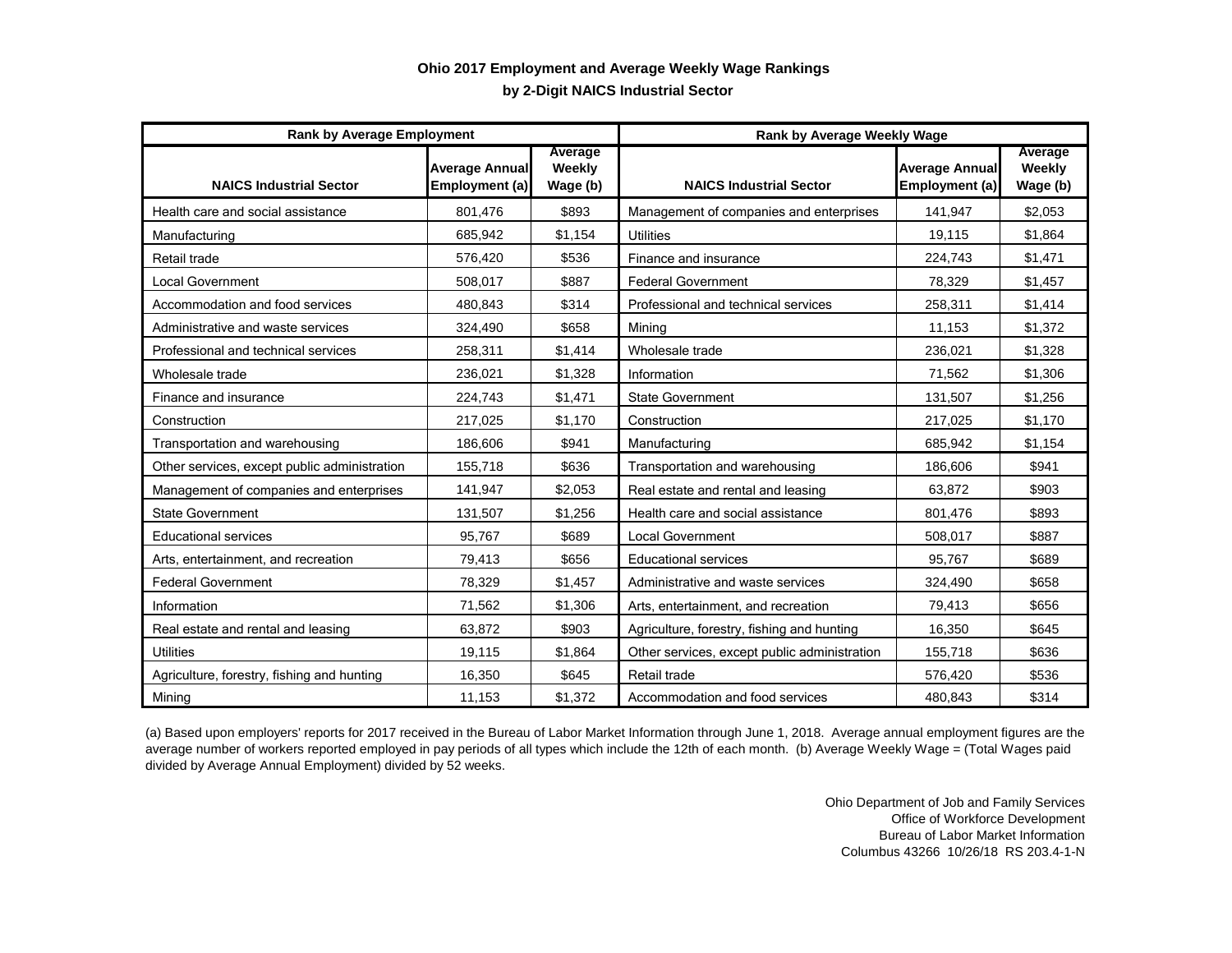## **Ohio 2017 Employment and Average Weekly Wage Rankings Top 45 Industries Ranked by Employment (3-Digit NAICS Codes)**

| <b>NAICS</b><br>Code | <b>Industry Title</b>                        | <b>Average Annual</b><br><b>Employment (a)</b> | <b>Average Weekly</b><br>Wage (b) |
|----------------------|----------------------------------------------|------------------------------------------------|-----------------------------------|
| 722                  | Food services and drinking places            | 442,847                                        | \$305                             |
| 561                  | Administrative and support services          | 307,874                                        | \$634                             |
| 621                  | Ambulatory health care services              | 267,846                                        | \$1,126                           |
| 541                  | Professional and technical services          | 258,311                                        | \$1,414                           |
| 622                  | Hospitals                                    | 252,021                                        | \$1,078                           |
| 623                  | Nursing and residential care facilities      | 168,914                                        | \$533                             |
| 551                  | Management of companies and enterprises      | 141,947                                        | \$2,053                           |
| 238                  | Specialty trade contractors                  | 137,556                                        | \$1,050                           |
| 423                  | Merchant wholesalers, durable goods          | 128,307                                        | \$1,271                           |
| 336                  | Transportation equipment manufacturing       | 124,299                                        | \$1,292                           |
| 452                  | General merchandise stores                   | 115,713                                        | \$420                             |
| 624                  | Social assistance                            | 112,696                                        | \$466                             |
| 524                  | Insurance carriers and related activities    | 108,660                                        | \$1,435                           |
| 445                  | Food and beverage stores                     | 103,767                                        | \$419                             |
| 332                  | Fabricated metal product manufacturing       | 98,734                                         | \$1,063                           |
| 522                  | Credit intermediation and related activities | 96,358                                         | \$1,246                           |
| 611                  | <b>Educational services</b>                  | 95,767                                         | \$689                             |
| 441                  | Motor vehicle and parts dealers              | 78,625                                         | \$861                             |
| 333                  | Machinery manufacturing                      | 77,771                                         | \$1,213                           |
| 484                  | Truck transportation                         | 72,118                                         | \$962                             |
| 424                  | Merchant wholesalers, nondurable goods       | 68,623                                         | \$1,211                           |
| 311                  | Food manufacturing                           | 60,766                                         | \$985                             |
| 326                  | Plastics and rubber products manufacturing   | 57,355                                         | \$960                             |
| 713                  | Amusements, gambling, and recreation         | 57,192                                         | \$375                             |
| 812                  | Personal and laundry services                | 55,889                                         | \$480                             |
| 444                  | Building material and garden supply stores   | 50,396                                         | \$599                             |
| 813                  | Membership associations and organizations    | 47,862                                         | \$561                             |
| 811                  | Repair and maintenance                       | 47,360                                         | \$910                             |
| 493                  | Warehousing and storage                      | 46,477                                         | \$809                             |
| 236                  | Construction of buildings                    | 45,845                                         | \$1,164                           |
| 531                  | Real estate                                  | 44,794                                         | \$924                             |
| 325                  | Chemical manufacturing                       | 44,412                                         | \$1,634                           |
| 448                  | Clothing and clothing accessories stores     | 39,534                                         | \$363                             |
| 425                  | Electronic markets and agents and brokers    | 39,090                                         | \$1,725                           |
| 721                  | Accommodation                                | 37,996                                         | \$419                             |
| 446                  | Health and personal care stores              | 37,132                                         | \$644                             |
| 447                  | Gasoline stations                            | 36,727                                         | \$398                             |
| 331                  | Primary metal manufacturing                  | 35,895                                         | \$1,303                           |
| 454                  | Nonstore retailers                           | 35,020                                         | \$722                             |
| 237                  | Heavy and civil engineering construction     | 33,624                                         | \$1,667                           |
| 453                  | Miscellaneous store retailers                | 29,753                                         | \$409                             |
| 327                  | Nonmetallic mineral product manufacturing    | 27,157                                         | \$1,126                           |
| 335                  | Electrical equipment and appliance mfg.      | 26,877                                         | \$1,158                           |
| 492                  | Couriers and messengers                      | 24,148                                         | \$797                             |
| 517                  | Telecommunications                           | 24,086                                         | \$1,374                           |

(a) Based upon employers' reports for 2017 received in the Bureau of Labor Market Information through June 1, 2018. Average annual employment figures are the average number of workers reported employed in pay periods of all types which include the 12th of each month. (b) Average Weekly Wage = (Total Wages paid divided by Average Annual Employment) divided by 52 weeks.

> Ohio Department of Job and Family Services Office of Workforce Development Bureau of Labor Market Information Columbus 43266 10/26/18 RS 203.4-2-N